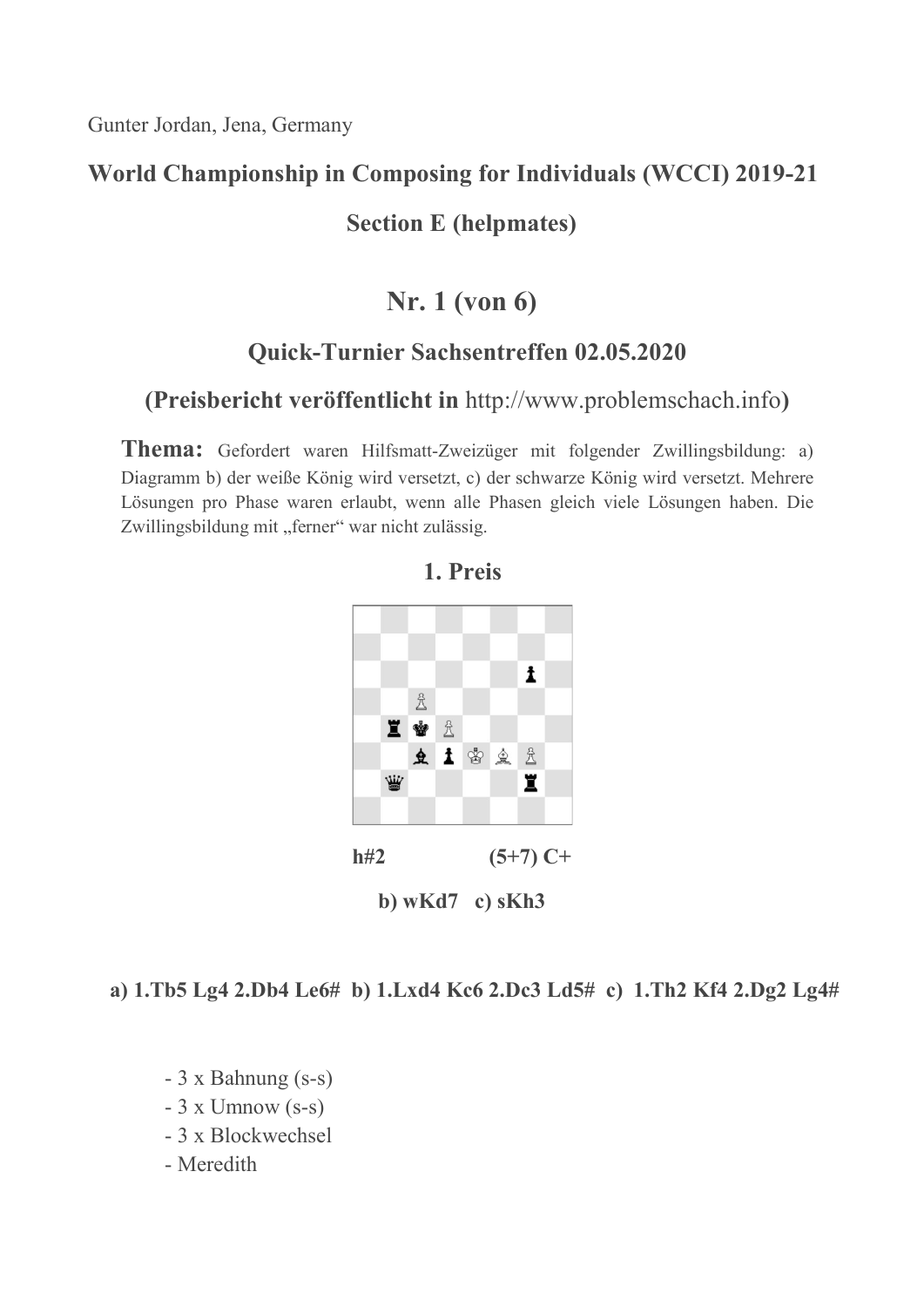### World Championship in Composing for Individuals (WCCI) 2019-21

Section E (helpmates)

## Nr. 2 (von 6)

#### Federation Royale Marocaine des Echecs – FRME, 10/2021



4. Preis

h#3 b)  $sLc5 \geq g3$  (8+8) C+

# a) 1.Lb6? Sg5 2.Ld8 ?? 3.Le7 Se6#, 1.Lxd4! Sg5 (Se5?) 2.Ldf6 d4 3.Le7 Se6# b) 1.Lf4? Se5 2.Lh6 ?? 3.Lg7 Sg6#, 1.Lxh4! Se5 (Sg6?) 2.Lhf6 h4 3.Lg7 Sg6#

Judge Chr. Jones: There have been other examples of a strategy that requires a particular route to the mate to be adopted so as to capture a wP and thus provide a later tempo move, but this is an especially light and felicitous example. Note that it is not only that the routes  $B > b6 > d8 > e7$  in (a) and  $B > f4 > h6 > g7$  must be eschewed, but also that the prescribed routes for the bB enforce an excellent dual avoidance between 1. .. Se5 and 1. .. Sg5 - excellent in itself, and as an accompaniment to the black strategy. Excellent white/black interplay. These four top problems could have been put in any order; any of them would be a meritorious 1st Prize winner.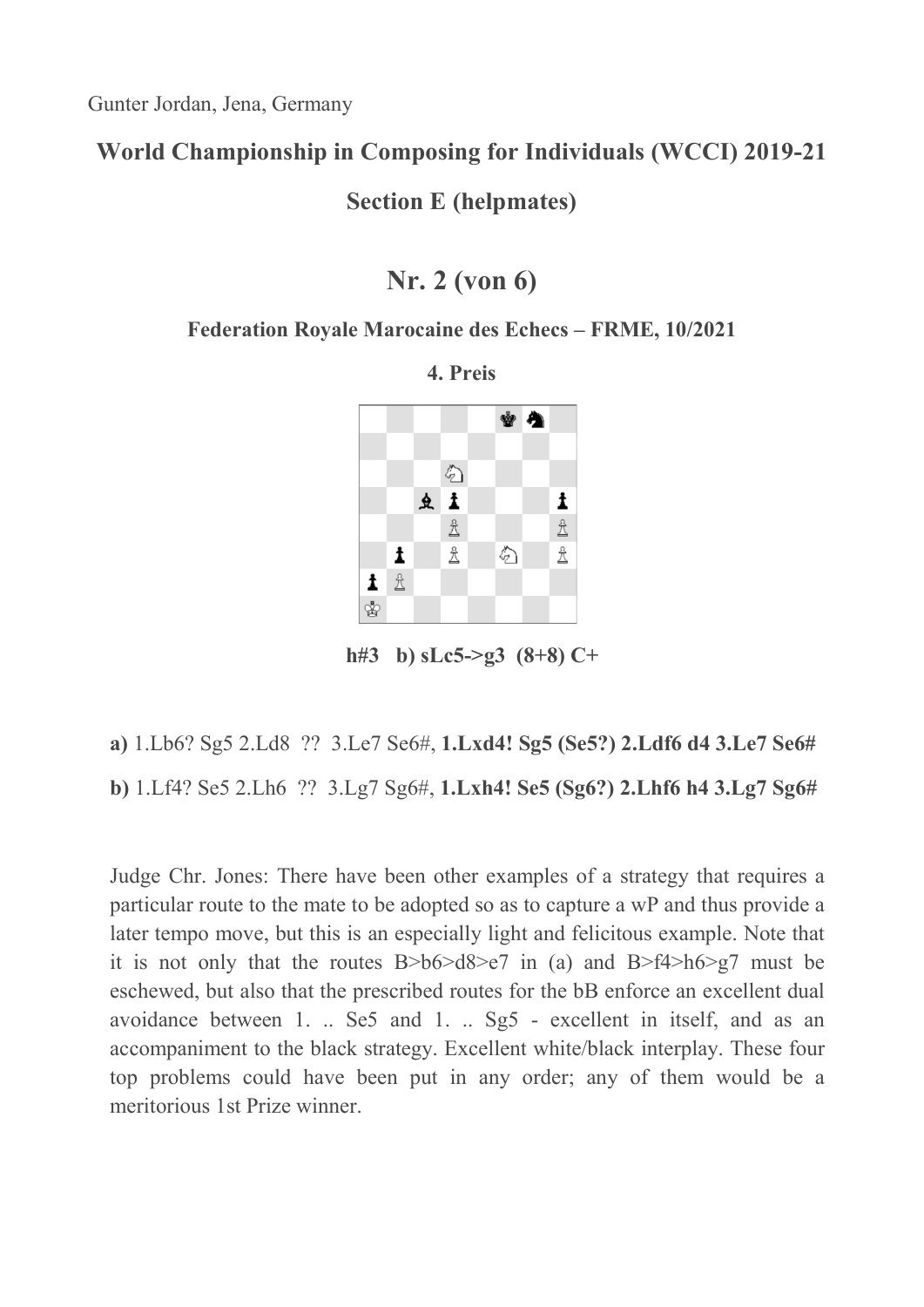### World Championship in Composing for Individuals (WCCI) 2019-21

Section E (helpmates)

# Nr. 3 (von 6)

#### Federation Royale Marocaine des Echecs – FRME, 10/2020

Lob iii w  $\mathring{\Xi}$  $\mathbf{i}$  $\mathbb{\hat{E}}$  $\pmb{\ddot{}}$ 密置置置置置 **& &** 

h#3  $(9+8)$  C+

b) wBd3->e4

- a) 1.d5 cxd5 2.Ke5 d4+ 3.Kxd5 e4#
- b) 1.g4 hxg4 2.Kg5 f4+ 3.Kxg4 f3#

- 2 x Zajic-Thema im Kindergarten mit Mustermatts (Erstdarstellung)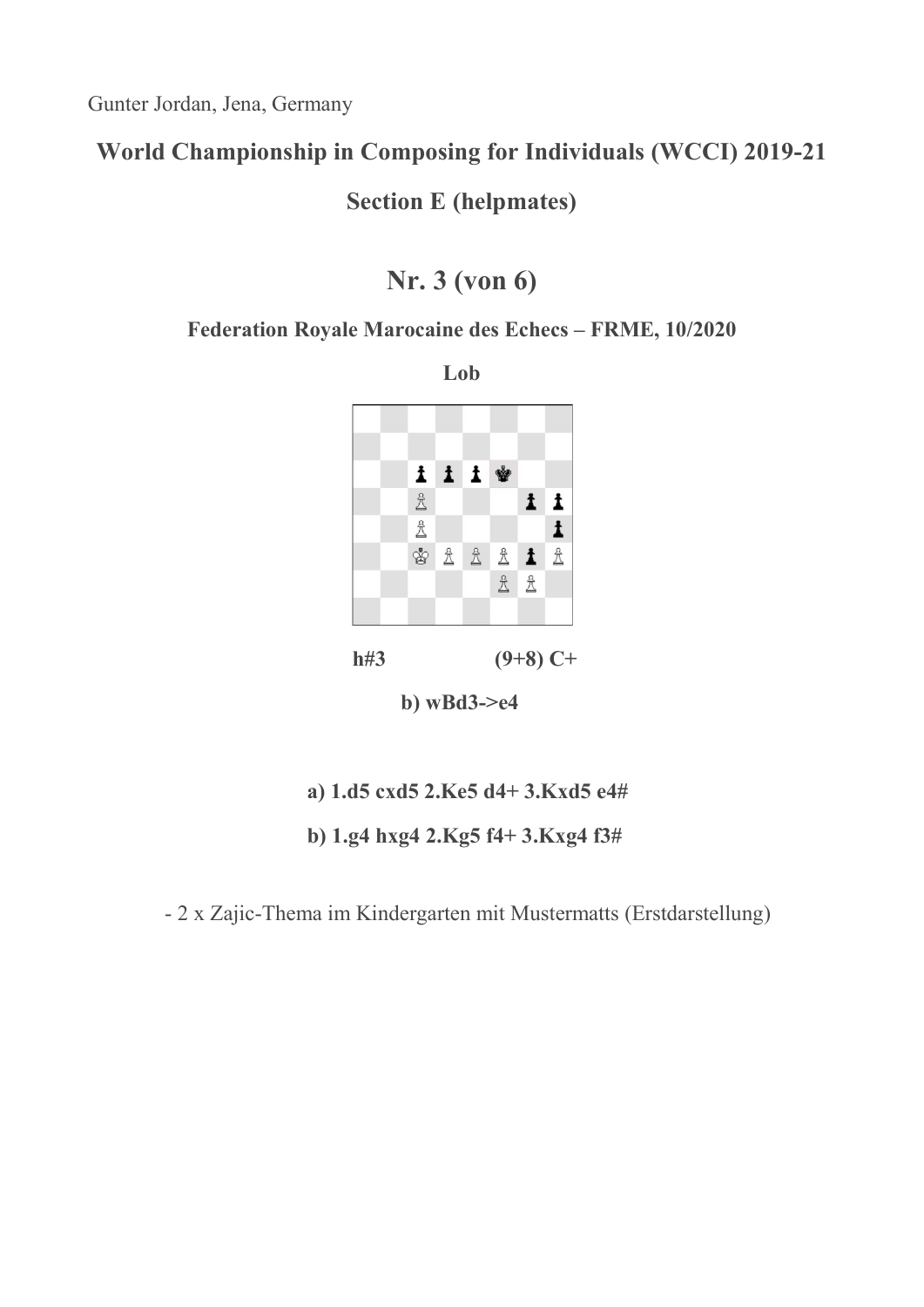# World Championship in Composing for Individuals (WCCI) 2019-21

Section E (helpmates)

# Nr. 4 (von 6)

#### Problemist Ukrainy, Heft 1(59), 01/2019, Nr. H 907

Lob



### 1.Kb2 Kd1 2.Lb1 Ke1 3.Lxd3 Kd1 4.Lxe2+ Ke1 5.Lc4 Le2 6.Kc2 Lxg4 7.Kd3 Lf5#

- Fernblock
- wK Pendel
- Schlüsselzugzurücknahme
- Entblockung des Mattfeldes
- Bahnung gemischtfarbig
- Klasinc (k-l)
- Mustermatt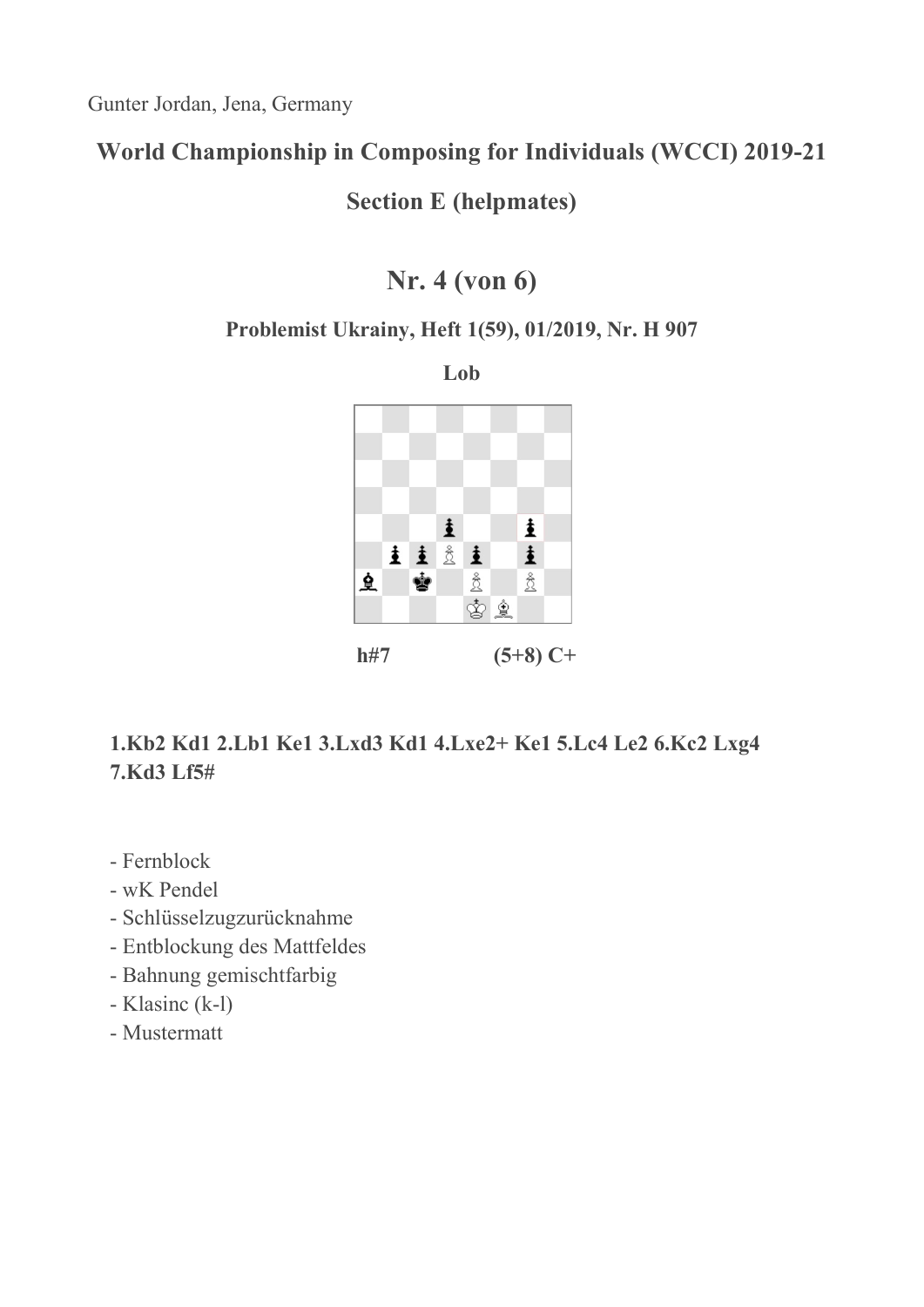# World Championship in Composing for Individuals (WCCI) 2019-21

Section E (helpmates)

# Nr. 5 (von 6)

### Springaren, Heft 156, 12/2020, Nr. 14710

Preisbericht noch nicht erschienen



1.Kb2 c5 2.c1S Kd1 3.Sxd3 exd3 4.e2+ Kd2 5.e1T Le2 6.Ta1 Lf3 7.Kb1 Ld1 8.b2 Lc2#

- 2 x Unterverwandlung
- Antiphönix
- Entblockung
- Selbstblock
- Tempo
- Mustermatt